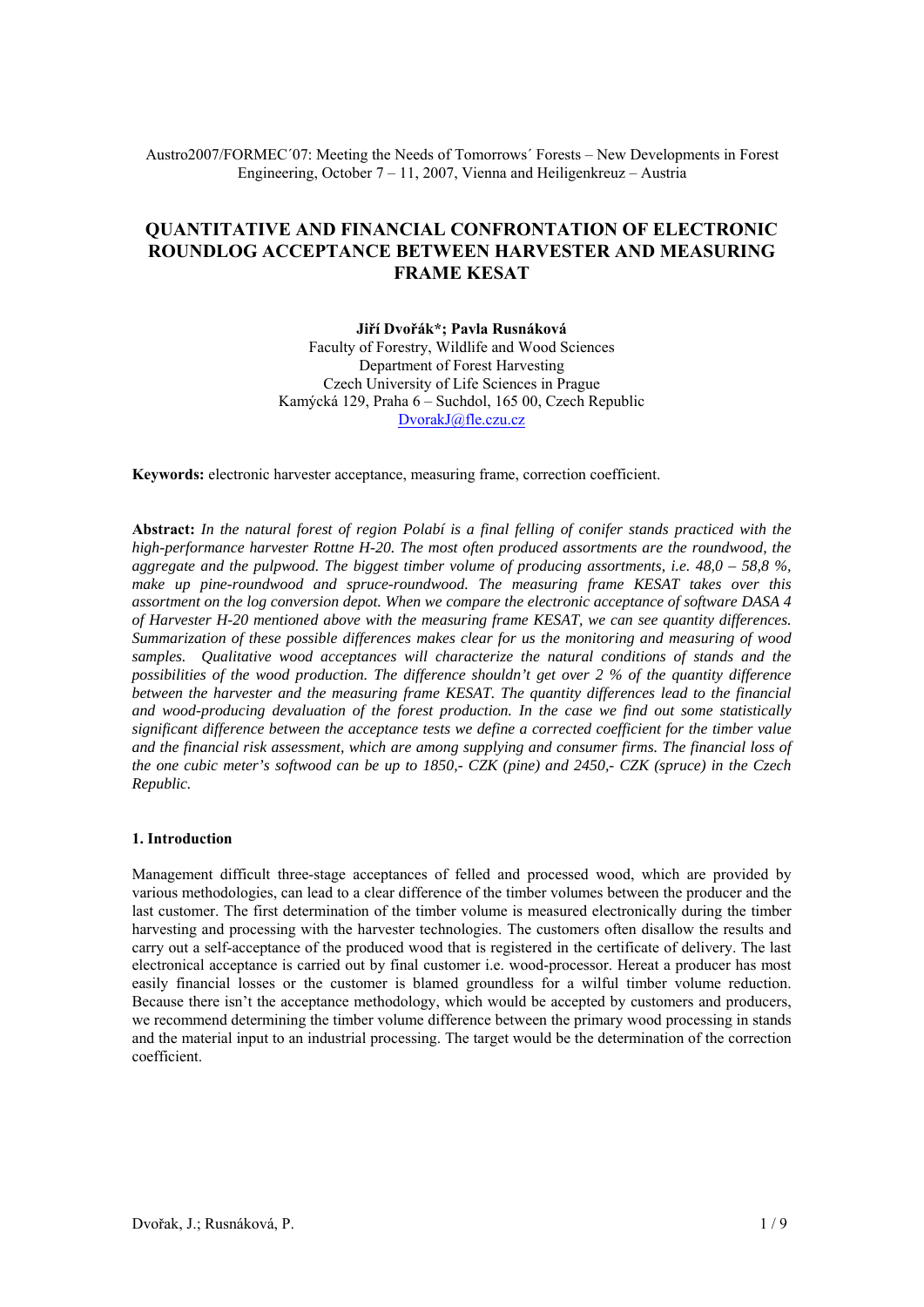### **2. Methods**

On the basis of the above-mentioned topic the first working priority is the correction coefficient determination between the timber volumes, which were calculated by the measuring programme of the harvester and the operation programme of the measuring frame KESAT.

The analysis was carried out in principal fellings of conifer stands in the Natural Forest Region Polabí (Tabel. 1). Logging operations were done by the high-performance harvester Rottne H-20. The measuring of the wood volume production was done by the measuring programme DASA 4 of the harvester. The harvester records the tree numbers, assortment numbers and assortment volumes and most of all the timber volume, which is different according to the timber species. The result of measurement is presented by the receiving report i.e. the measuring protocol. The most often produced assortments are roundlogs, aggregate roundlogs and pulps. The spruce and pine roundlogs have the greatest wood volume of the produced assortment percentage -  $48.0 - 58.6$  % (according to monitored forest stands). The roundlogs are taken over in a log conversion depot by the measuring frame KESAT. The comparison of the electronical acceptances can spring up quantity differences between the software DASA 4 of the above-mentioned harvester and those of the measuring frame KESAT. If differences spring up at the total summarization, we can know by the sample monitoring and measurement of spruce and pine wood, which is accepted in the saw mill Borohrádek.

| <b>Forest stand</b> | Age | <b>Stocking</b> | Management<br>set of stands | <b>Species</b> | Ø volume of<br>exploited trees |
|---------------------|-----|-----------------|-----------------------------|----------------|--------------------------------|
| 302A12              |     |                 |                             | spruce         | 0,79                           |
|                     | 114 | 8               | 8223                        | pine           | 0,96                           |
|                     |     |                 |                             | larch          | 0,93                           |
| 305A10              |     |                 |                             | spruce         | 0,63                           |
|                     | 98  | 8               | 8223                        | pine           | 0,97                           |
|                     |     |                 |                             | larch          | 0,93                           |
| 305C12              | 112 | 8               | 8223                        | spruce         | 0,54                           |
|                     |     |                 |                             | pine           | 0,96                           |
| 328A10              | 96  | 8               | 8433                        | spruce         | 0,34                           |
|                     |     |                 |                             | pine           | 0,98                           |
| 329B10              |     |                 |                             | spruce         | 0,83                           |
|                     | 94  | 8               | 433                         | pine           | 0,96                           |
|                     |     |                 |                             | larch          | 0,97                           |
| 333A12              | 118 | 8               | 273                         | spruce         | 0,34                           |
|                     |     |                 |                             | pine           | 0,99                           |
| 333F10              | 98  | 9               | 273                         | spruce         | 0,40                           |
|                     |     |                 |                             | pine           | 0,88                           |

# **Table 1: Specifications of the Old Growth**

The wood quality is specified for natural conditions of the forest stands and for technologies of wood species cultivations. The supposed difference is into 2 % of the quantity disparity between the measuring system of the harvester and the measuring frame KESAT. The reduction coefficient between electronical acceptances of the harvester and the measuring frame will be calculated from this percentage for the difference compensation and the examination of financial profits and losses, which are in supply and customer companies.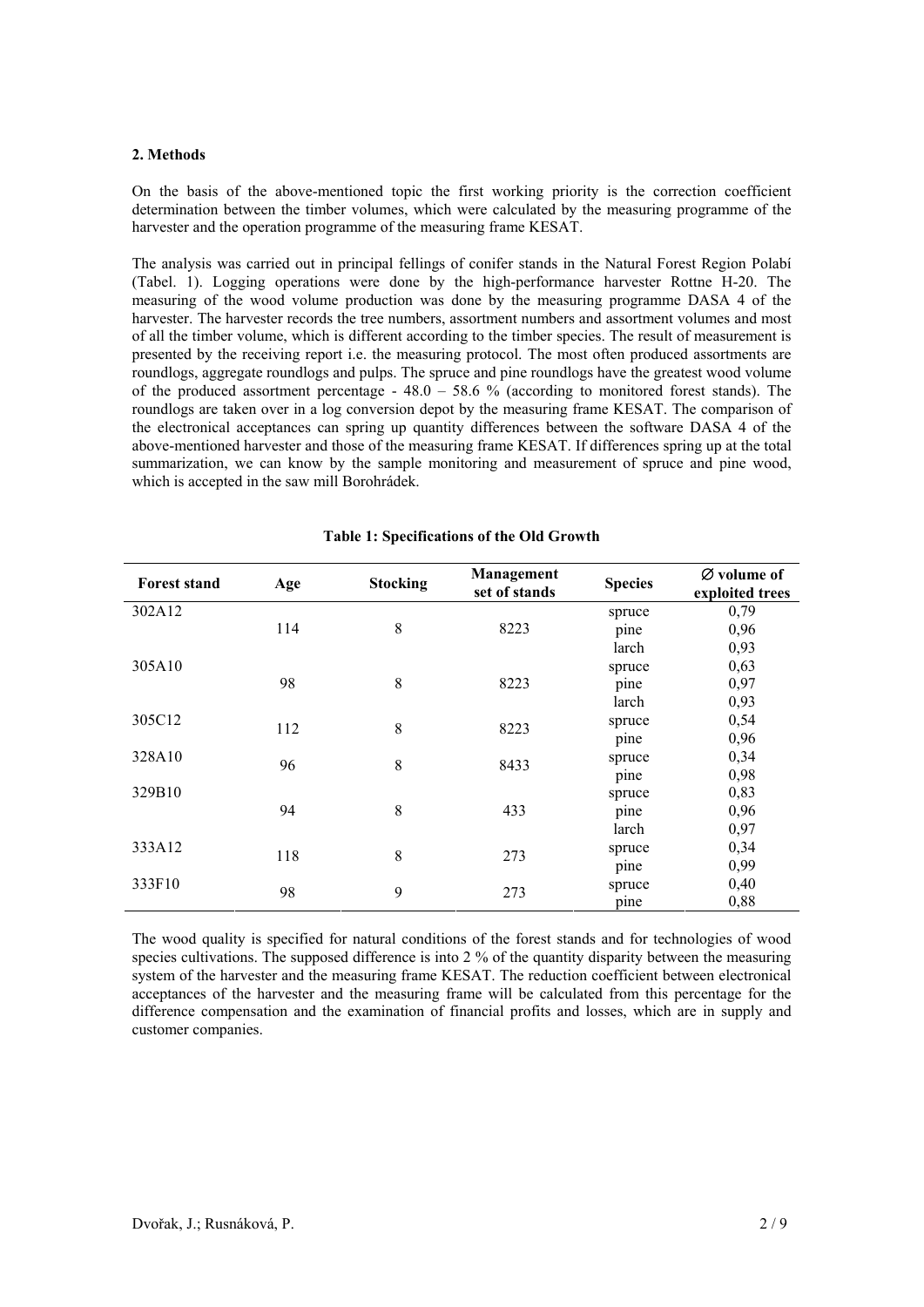# **3. Results and Discussion**

# **3.1 Harvester ROTTNE H-20 – Measuring System DASA 4**

The main function of the measuring installation is a distance measurement and a thickness measuring. *The trunk length* is measured by a spring-loaded toothed wheel. The Wheel is shifted on a trunk, which is dragged through the harvester head. The revolving wheel registers impulses, which match a specified unit of the length. There is calculated the tree length or the assortment length from impulse numbers, which is need for the cubature calculation. The accuracy of measurement is one centimetre. The inaccuracy of measurement is able to spring out of the tooth wear, badly implementation calibration or in the event of the swollen trunk, when the wheel goes over asperities. The stripped bark is transported on the trunk in exception conditions and the wheel is blocked (sap time). The wider wheels can be installed for a reduction of inaccuracies at the sap time or they are installed two side by side. Adjustments of the measuring wheel are possible for other specific characteristics of wood species that can be e.g. stark bark (Malík-Dvořák, 2007).

*The trunk diameter* is measured in two vertical directions after ten centimetres, which are averaged. The scanning of the diameters is provided by the potentiometers, which respond to knife movements. The signals merge into an electronic troop and consequently to the operating system in the driver's cabin, where are processed.

The special DASA 4 software is installed for the trunk sorting in the machine computer. There are inputted price matrices for the individual assortments and their proportions (lengths, diameters), which are used for the maximal trunk encashment. The sorting technology of the harvester:

- 1. The trunk is felled and is transported through the harvester head. The trunk parameters are measured on the basis of the wood species eventually of the manual dated up qualities there.
- 2. The diameter and length values are collected. The assortment computer has after the definite distance available enough dates (the gaude length before the forecast) to be able to form the trunk model in dependence on the felled wood species. The length, that model is in computer based on, is the supposed length and is determination of the calculated length.
- 3. The measuring installation does a profile prognosis of felled profiles from the form factor at the back-cut and the profile prognosis is more specified by the trunk shift across the harvester head. The optimal sorting is worked for the maximal wood yield and the wood commercialization in dependence on the measured and the supposed length.
- 4. After the cut-off of the first assortment followed by every further assortment a new prognosis is repeated until it isn't possible to produce other assortments from the tree top.

# **3.2 Mechanical Wood Acceptance on Skid Way**

The wood acceptance is provided in skid ways by a forester. The roundlog volumes are measured in the deck (length x height x with of a load) on a haul rig. The calculated timber volume is reduced to the solid cubic meters by the reduction coefficients (spruce  $-0.62$ ; pine  $-0.59$ ). It would be better, if the roundlong and the aggregate roundlog would be accepted in separate logs on the basis of a middle diameter and a length. The wood volume is elicited from log volume tables. The results are related to the certificate of delivery, which is the batch control card to customers or wood processors. Forest owners and wood suppliers realise the accuracy of measurement of the harvester systems more and more and they respect harvester output values. The total load volume is performed in the last resort by the qualified estimation and the forester respect to the electronic calculated timber volume of the customers.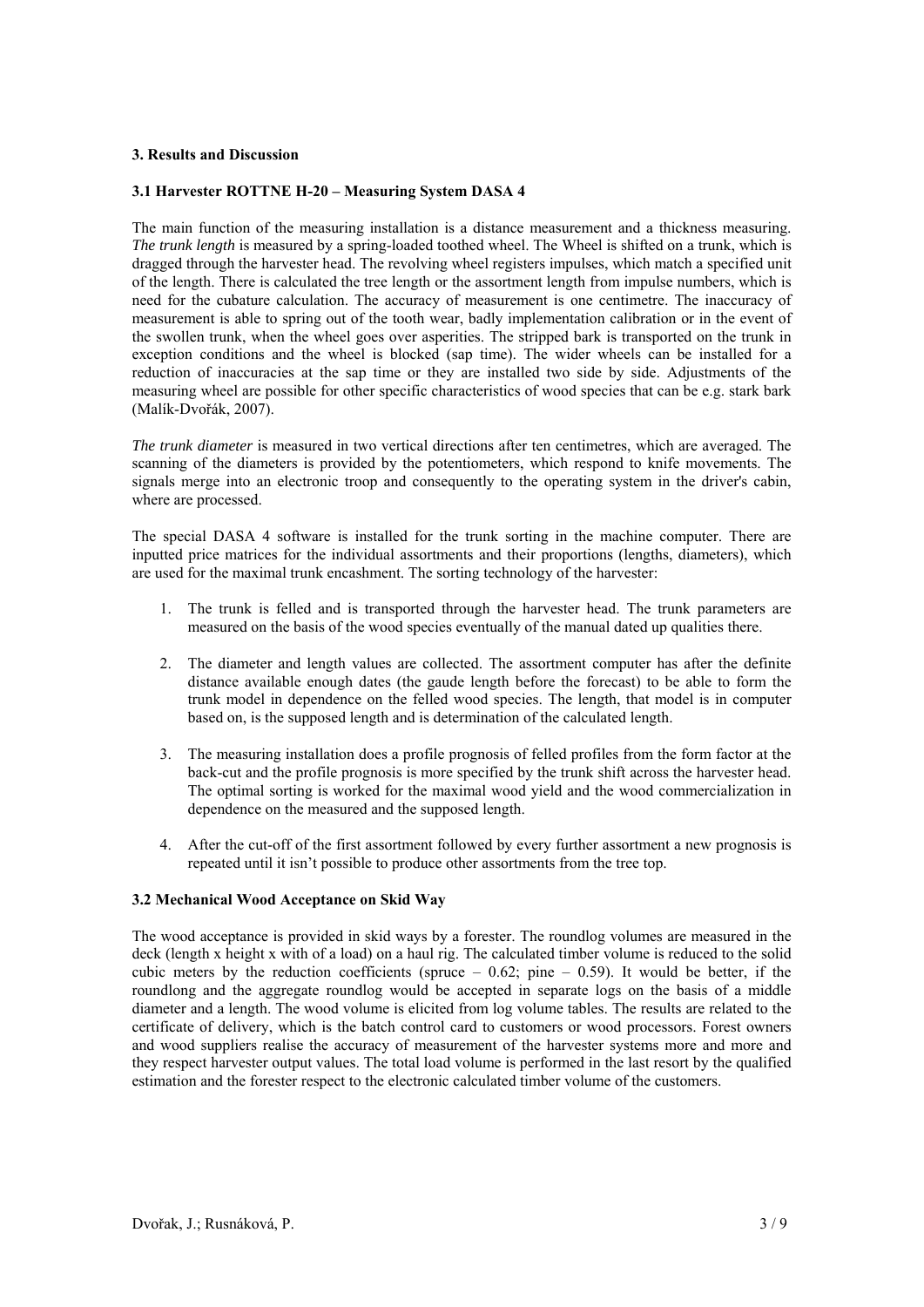

**Figure 1: Harvester Rottne H-20 with the Measuring System DASA 4 (left), Control centre of the manipulation line with the stationary measuring frame KESAT (right)** 

# **3.3 Measuring Frame KESAT – URSYM PC System**

The third stage of the acceptance is realized right in manipulation lines of the wood-working saw. Introduced results are often the obligatory volume of felled and delivered wood for all previous producers or customers.

The URSYM PC programme is for the sawing proposals optimalization of the roundlogs and of the treelength log in manipulation lines according to Doležal et al. (2002). All data about the processed trunks and the produced cuts are registered and they are to the disposal for others processing. Diameters are measured, when the cuts go through the measuring frame. Diameter values are measured in two vertical directions after ten centimetres of the length and these are saved to the table. It can sometimes become, that buttress or rests of the some bark overshadow the frame and the regular data aren't measured. The frame sends error messages in this case and these dates are eliminated at the evaluation. The determination of the regular value is carried out using other filtration of the connected series diameters because of eliminations of local variations. Local influences of burls or depressions (mechanical damages) will be displaced that way. Values are stored in the diameter table and it is for the determination of the trunk mid diameter and of the trunk orientation for the sorting depending on requirements, for the allocation butts and mid diameters of cuts. The trunk length is depending on a movement of the longitudinal chain conveyor, which carries the trunk. The chain wheel of the conveyer is linked to the pulse generator. The actual length will be specified on the basis pulses from the generator at the moment of the shading and screening of the measuring frame with the trunks. The trunk length is corrected on centimetres using the conversion constant. A nominal log length is designated from the real length.

The volume is determined on the basis of the mid diameter and the nominal length, which is calculated by the standard ČNS 48 0009.

$$
V = \frac{(D - 2k) \cdot 2 \cdot \pi \cdot L}{40000}
$$
 (1)

where V, D, 2k and L are stem volume or cut rindless  $(m^3)$ , mid diameter of trunk or cut over bark (cm), double diameter of bark and length of trunk or cut (m)

Data of the processed trunks are stored to date files on the basis of supplies, produced assortments and of next technological entry elements (timber species, quality and other).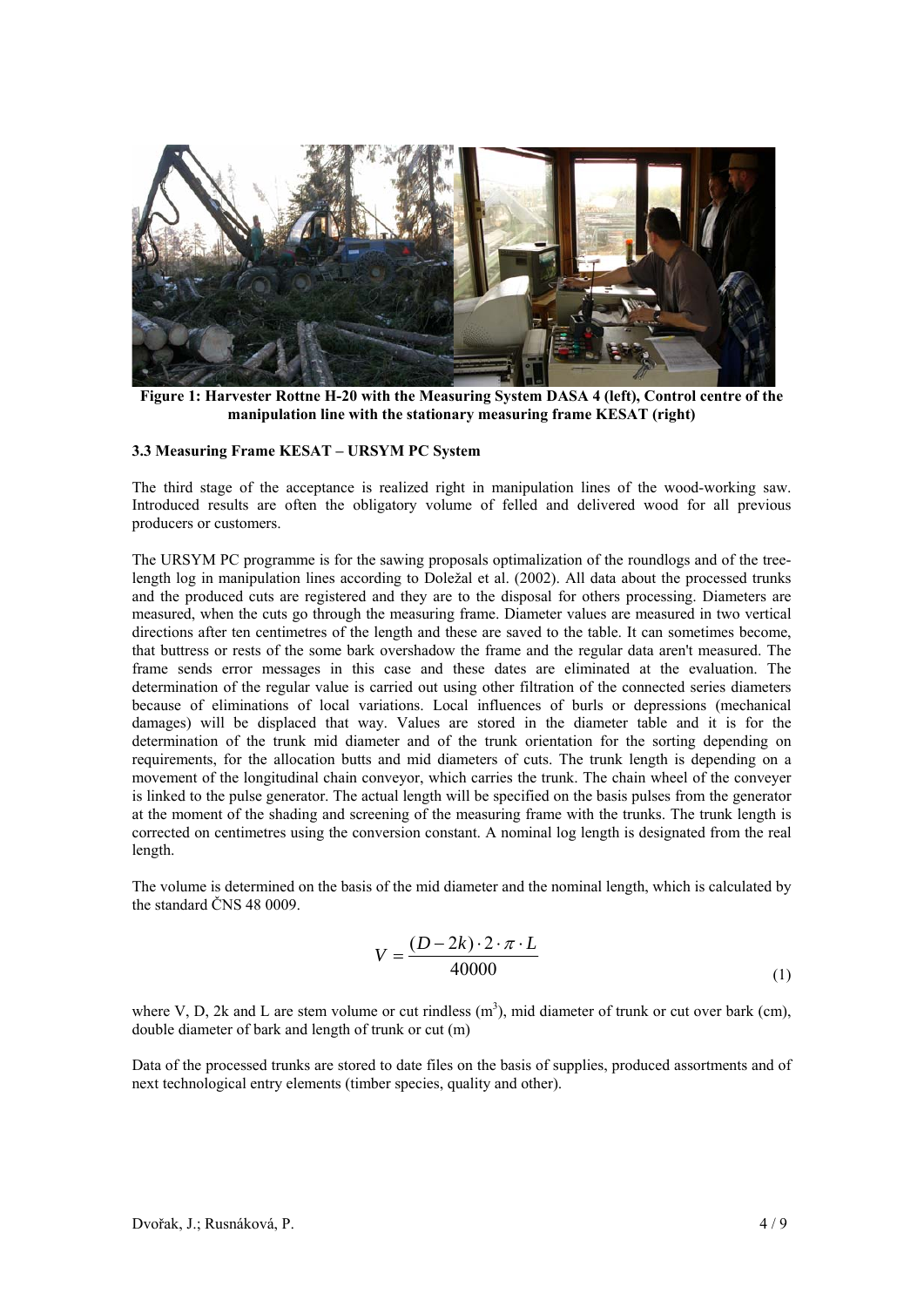#### **3.4 Results of Acceptance**

Results of the electronical acceptances of the exploitation wood inclusive roundlog from the harvester Rottne H-20 are presented in the table 2, where the individual forest stands are registered. The total volume of the produced roundlogs goes through measuring frame KESAT during acceptances in the conversion depot and it is in the measuring protocol of the harvester  $1002,26$  m<sup>3</sup> (from that spruce wood 431,46 m<sup>3</sup> and pine wood 570,80 m<sup>3</sup>).

The roundlogs are transported from the forest stands to the company Prague Polyedr, a.s. - saw mill Borohrádek. We can't difference the roundlogs according to the production places (forest stands) in this case because wood is transported from the old growths to common decks in skid ways. The electronic measurement of single loads i.e. acceptances in saw mill is shown in the table 3. There can be seen comparison the wood volumes between the mechanical measurement of the load from a supplier, which is registered in the certificate of delivery and the electronical acceptance of the measuring frame KESAT. We can see the high disparity between the mechanical calculation and the electronical acceptance of the frame KESAT because the mechanical cubature measurement is done on a logging truck-and-trailer unit in desks and it isn't correct. Differences are at an interval of the absolute values from 6.99 m<sup>3</sup>/load in the disadvantage of the customer to  $4.48 \text{ m}^3/\text{load}$  on the behoof of the customer between those two acceptance technologies. The average deviation is  $2.45 \text{ m}^3/\text{load}$  and the difference of the whole monitored supply is about 3.6 % higher from the stands than is declared by the electronical measuring frame KESAT

| <b>Forest stand</b> | <b>Species</b> | Project           |              | Rottne H-20 (DASA 4) |  |  |
|---------------------|----------------|-------------------|--------------|----------------------|--|--|
|                     |                |                   | <b>Total</b> | <b>Roundlog</b>      |  |  |
| $(-)$               | $(-)$          | (m <sup>3</sup> ) | $(m^3)$      |                      |  |  |
|                     | spruce         | 125,00            | 115,71       | 59,12                |  |  |
| 302A12              | pine           | 105,00            | 46,24        | 22,47                |  |  |
|                     | larch          | 10,00             | 7,90         |                      |  |  |
|                     | spruce         | 267,00            | 226,56       | 135,42               |  |  |
| 305A10              | pine           | 161,00            | 127,87       | 66,99                |  |  |
|                     | larch          | 14,00             | 11,86        |                      |  |  |
| 305C12              | spruce         | 119,00            | 100,02       | 47,17                |  |  |
|                     | pine           | 115,00            | 81,66        | 41,74                |  |  |
|                     | spruce         | 62,00             | 94,97        | 43,81                |  |  |
| 328A10              | pine           | 180,00            | 236,76       | 134,44               |  |  |
|                     | larch          | 8,00              | 0,00         |                      |  |  |
|                     | spruce         | 45,00             | 164,77       | 95,49                |  |  |
| 329B10              | pine           | 250,00            | 209,51       | 137,7                |  |  |
|                     | larch          | 0,00              | 37,27        |                      |  |  |
|                     | spruce         | 20,00             | 42,32        | 13,86                |  |  |
| 333A12              | pine           | 150,00            | 144,03       | 83,83                |  |  |
|                     | larch          | 5,00              | 0,00         |                      |  |  |
|                     | spruce         | 190,00            | 64,36        | 36,59                |  |  |
| 333F10              | pine           | 50,00             | 140,71       | 83,62                |  |  |
|                     | spruce         | 828,00            | 808,71       | 431,46               |  |  |
| <b>Total</b>        | pine           | 1011,00           | 986,78       | 570,80               |  |  |
|                     | larch          | 37,00             | 57,03        |                      |  |  |

# **Table 2: Results of the Electronic Harvester Acceptance – Forest District Choceň State Forest of Czech Republic**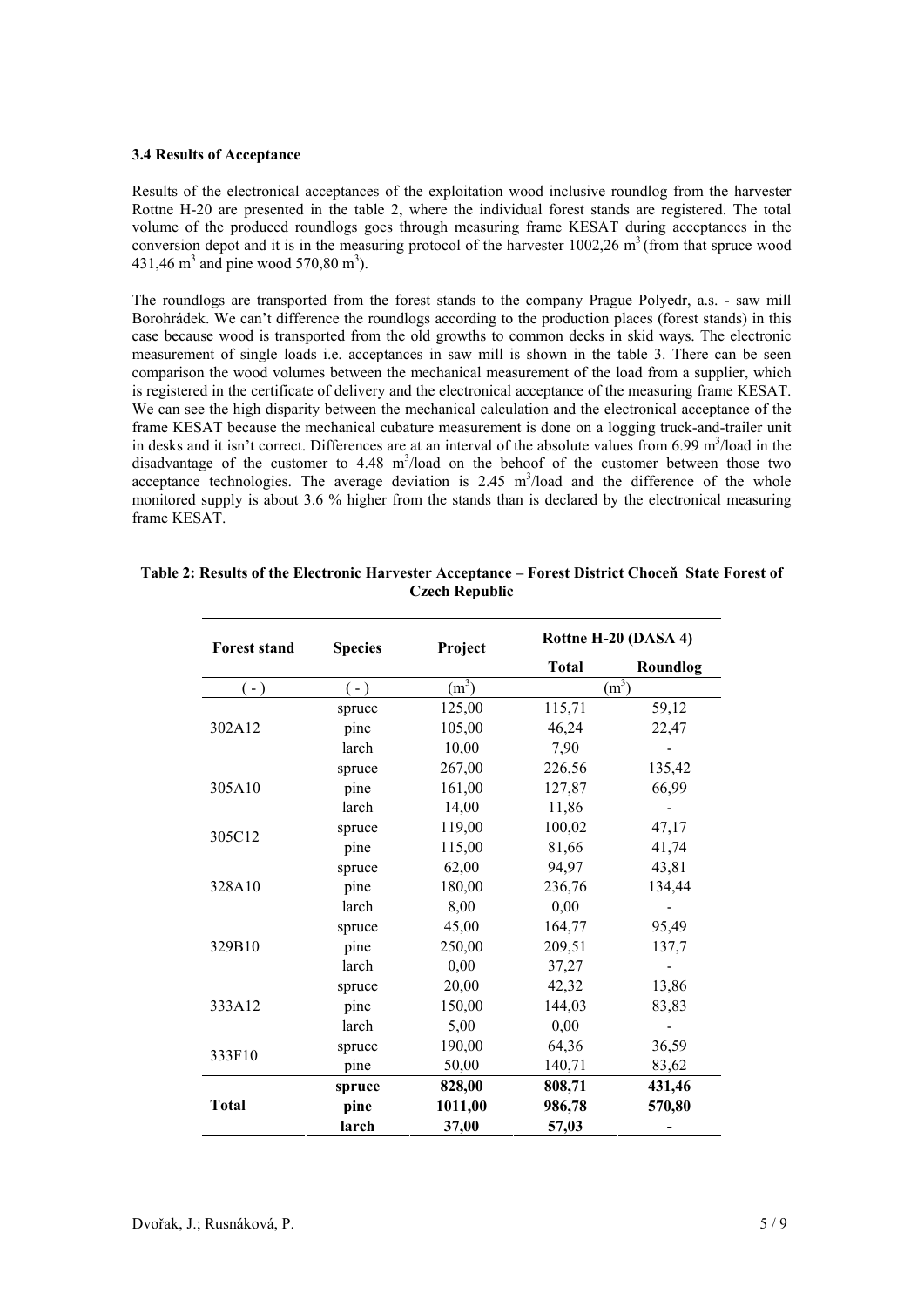

**Figure 2: Total Sum of Registered Roundlogs from Monitored Stands on Dependence of the Acceptance Technology** 

The absolute values of the whole monitored production are presented on the figure 3. The harvester PC registered 1002.26 m<sup>3</sup> of the roundlogs by the electronical registration, the supplier's declare 1021.64 m<sup>3</sup> of the roundlogs in consignment documents and the measuring frame KESAT measured out  $986,50 \text{ m}^3$ . The disparity between electronical acceptances of the harvester and the measuring frame is so 1.6 %. This value is in the acceptable limit of two percent. The maximal difference is between the mechanical acceptance of a supplier (measurement of desks) and the measuring frame KESAT – 3.6 %.

| Acceptance       | Acceptance        |                            |                   |         | Load           |  |
|------------------|-------------------|----------------------------|-------------------|---------|----------------|--|
| number /<br>load | <b>Supplier</b>   | <b>Customer</b><br>(KESAT) | <b>Difference</b> |         | encashmen<br>t |  |
|                  | (m <sup>3</sup> ) | $(m^3)$                    | (m <sup>3</sup> ) | $(\%)$  | $(CZK/m^3)$    |  |
| 12009-0001       | 30,53             | 27,14                      | $-3,39$           | $-12,5$ | 46011          |  |
| 12009-0002       | 32,22             | 31,44                      | $-0,78$           | $-2,5$  | 53747          |  |
| 12009-0003       | 30,54             | 30,48                      | $-0,06$           | $-0,2$  | 51236          |  |
| 12009-0004       | 27,8              | 28,02                      | 0,22              | 0,8     | 54086          |  |
| 12009-0005       | 32,57             | 33,18                      | 0,61              | 1,8     | 72144          |  |
| 12009-0006       | 32,57             | 32,81                      | 0,24              | 0,7     | 71220          |  |
| 12009-0007       | 40,21             | 35,03                      | $-5,18$           | $-14,8$ | 82872          |  |
| 12009-0008       | 27,94             | 27,84                      | $-0,1$            | $-0,4$  | 65381          |  |
| 12009-0009       | 27,66             | 25,57                      | $-2,09$           | $-8,2$  | 60243          |  |
| 12009-0011       | 26,24             | 26,63                      | 0,39              | 1,5     | 63219          |  |
| 12009-00010      | 40,78             | 38,87                      | $-1,91$           | $-4,9$  | 91645          |  |
| 12009-00012      | 41,51             | 35,54                      | $-5,97$           | $-16,8$ | 81945          |  |
| 12009-00013      | 30,67             | 25,76                      | $-4,91$           | $-19,1$ | 45422          |  |
| 2009-00021       | 34,94             | 33,58                      | $-1,36$           | $-4,1$  | 58396          |  |
| 2009-00022       | 31,88             | 29,3                       | $-2,58$           | $-8, 8$ | 51565          |  |
| 2009-0028        | 32,22             | 34,31                      | 2,09              | 6,1     | 61355          |  |
| 2009-0026        | 40,2              | 33,21                      | $-6,99$           | $-21,0$ | 78660          |  |
| 2009-0027        | 40,49             | 35,21                      | $-5,28$           | $-15,0$ | 83332          |  |

**Table 3: Mechanical Acceptances of Load with Supplier and Electronical Acceptances with the Frame KESAT**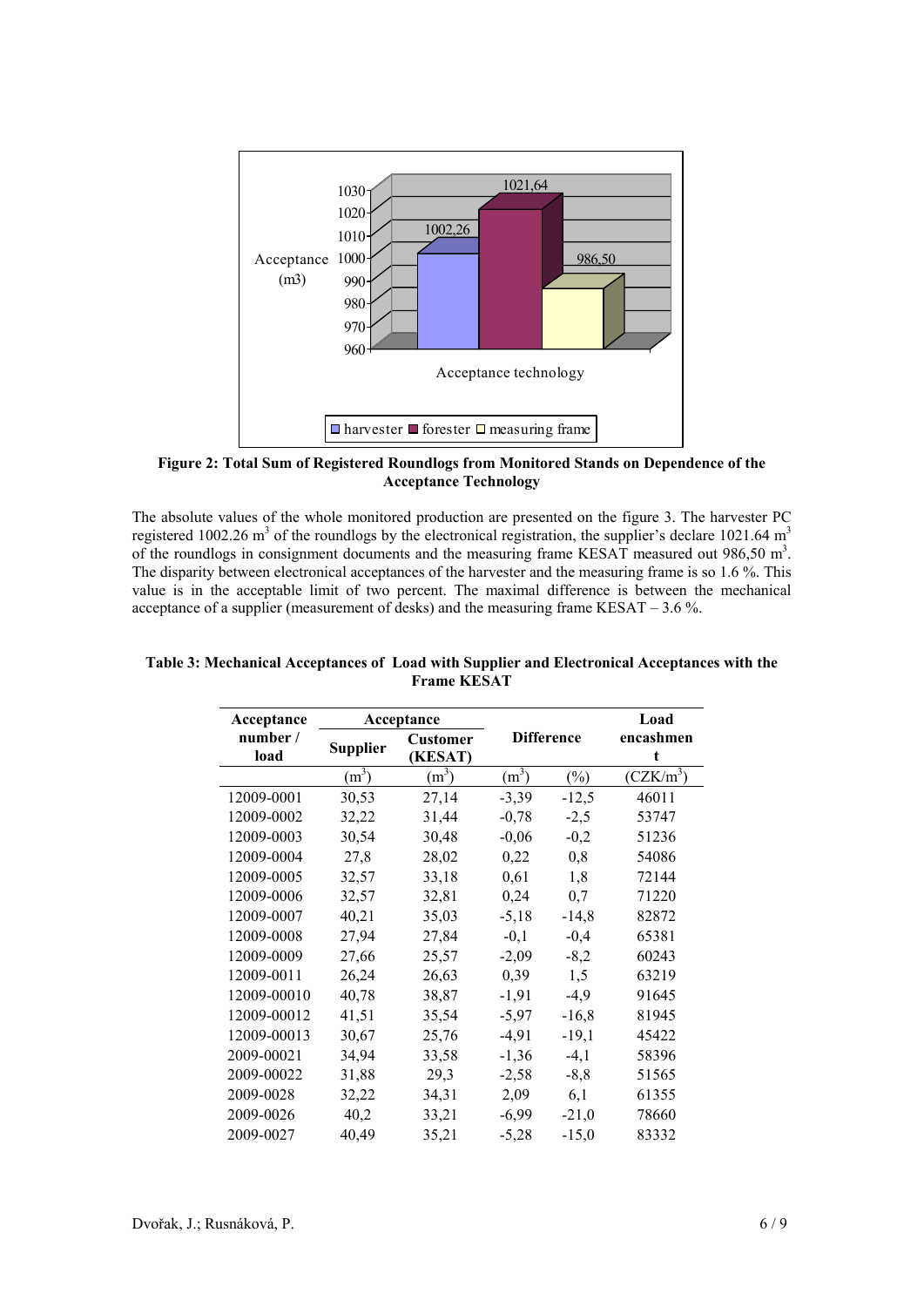| 2009-00024 | 41,95 | 36,92 | $-5,03$ | $-13.6$ | 72104 |
|------------|-------|-------|---------|---------|-------|
| 2009-0030  | 32,9  | 34,63 | 1,73    | 5,0     | 59003 |
| 2009-0037  | 32,22 | 35,06 | 2,84    | 8,1     | 62765 |
| 2009-0029  | 33,24 | 34,73 | 1,49    | 4.3     | 62236 |
| 2009-0032  | 34,58 | 33.9  | $-0,68$ | $-2,0$  | 77343 |
| 2009-0033  | 42,21 | 40,89 | $-1,32$ | $-3,2$  | 88247 |
| 2009-0035  | 32,9  | 33,56 | 0.66    | 2,0     | 57705 |
| 20010-0031 | 28,33 | 32,81 | 4,48    | 13,7    | 72745 |
| 20010-0036 | 32,56 | 30,99 | $-1,57$ | $-5,1$  | 71032 |
| 2009-0039  | 28,24 | 25,33 | $-2,91$ | $-11.5$ | 55323 |
| 20010-0038 | 26,86 | 30,73 | 3.87    | 12,6    | 68440 |
| 20008-0053 | 29,02 | 25,51 | $-3,51$ | $-13,8$ | 42978 |
| 20010-0053 | 25,66 | 27,52 | 1,86    | 6,8     | 60564 |

# **3.5 Financial Results**

The customer has set redemption prices (Tabel 4) and regulated terms for the supplier. The spruce assortment has to have the minimal average of the top end 13 cm, the butt end is unlimited. A wood stain is acceptable only for the "D" quality, maximal to the 1/3 of the butt. A stem composite curvature isn't acceptable. If a single curvature the cut has, it has to go through the manipulation line and the electro measurement.

|                                                                     |                         |                                                                     |            |                  | Diameter grade |                                                                     |            |                  |
|---------------------------------------------------------------------|-------------------------|---------------------------------------------------------------------|------------|------------------|----------------|---------------------------------------------------------------------|------------|------------------|
|                                                                     |                         |                                                                     |            |                  |                |                                                                     | 4.         |                  |
| Quality                                                             | <b>Redemtion prices</b> |                                                                     |            |                  |                |                                                                     |            |                  |
|                                                                     | $(CZ/m^3)$              | $(\text{\ensuremath{\mathbb{E}}}/\text{\ensuremath{\mathbf{m}}}^3)$ | $(CZ/m^3)$ | $(\epsilon/m^3)$ | $(CZ/m^3)$     | $(\text{\ensuremath{\mathbb{E}}}/\text{\ensuremath{\mathbf{m}}}^3)$ | $(CZ/m^3)$ | $(\epsilon/m^3)$ |
| SPRUCE A/B 4 a 5 m                                                  | 1500                    | 53                                                                  | 1800       | 64               | 1900           | 68                                                                  | 1350       | 48               |
| SPRUCE $C$ 4 a 5 m                                                  | 1100                    | 39                                                                  | 1450       | 52               | 1500           | 53                                                                  | 1200       | 43               |
| SPRUCE $D$ 4 a 5 m                                                  | 900                     | 32                                                                  | 1050       | 37               | 1100           | 39                                                                  | 900        | 32               |
| PINE $A/B$ 4 a 5 m                                                  | 1550                    | 55                                                                  | 1700       | 60               | 1750           | 62                                                                  | 1600       | 57               |
| PINE $C$ 4 a 5 m                                                    | 1300                    | 46                                                                  | 1500       | 53               | 1550           | 55                                                                  | 1400       | 50               |
| PINE $D$ 4 a 5 m                                                    | 1000                    | 36                                                                  | 1150       | 41               | 1200           | 43                                                                  | 900        | 32               |
| Exchanche rate in August, $10^{th}$ 2007 – 1 CZK = 28,12 $\epsilon$ |                         |                                                                     |            |                  |                |                                                                     |            |                  |

#### **Table 4: Redemption Prices of the Spruce and Pine in August, 2007**

The minimal average of the top end is for pines 13 cm (rind less). The maximal curvature is for the "C" quality 2 % and for the "D" quality 3 %. The wood stain can be only with the "D" quality, maximal to 1/2 of the butt end. The butt diameter is unlimited. The curvature has to go through the manipulation line and the electro measurement. If some assortment doesn't fulfil contract conditions, redemption price will be 350 CZK/m<sup>3</sup> (12  $\epsilon/m^3$ ).

There are presented financial results in the table 5 by the above-mentioned conditions and the ratio of produced assortments of the experimental monitored production. Tables 4 and 5 show, that prices of the roundlog sank on the ground of the gale disaster "Kyrill" in the Czech market. The prices of the pine roundlog sank in separate quality classes and diameter grades from February by July about 100 - 450  $CZK/m^3$  (3,6 – 18,0  $\epsilon/m^3$ ) and the spruce roundlog about 150 - 1050 CZK/m<sup>3</sup> (5,3 – 37,1  $\epsilon/m^3$ ). The Czech crown strengthed in face of the Euro about 0,20 Heller over the same period. The total delivery of monitored stands was valued on 71 483  $\epsilon$ .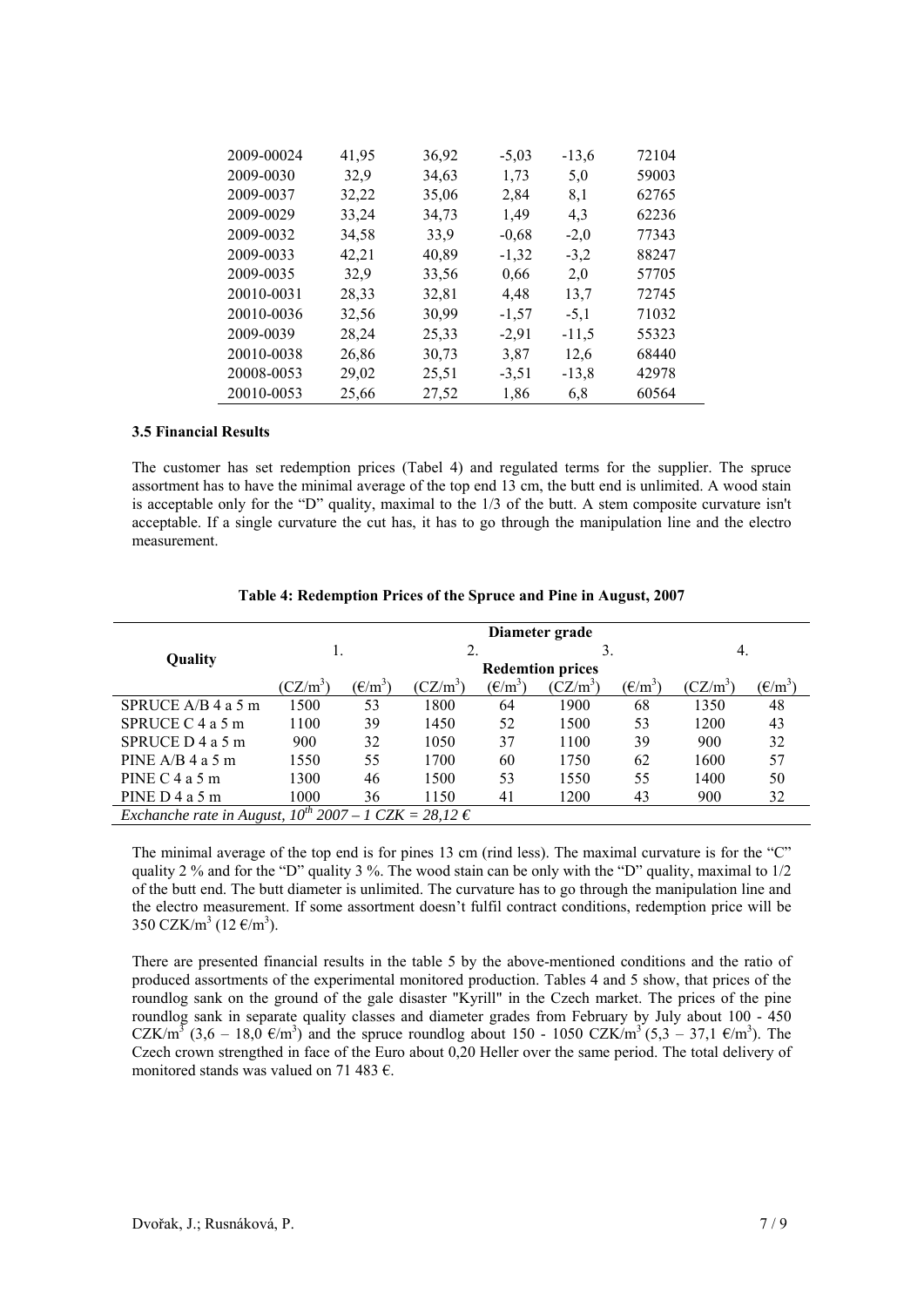## **4. Conclusion**

Conclusion speaks in the benefit of electronic acceptances:

1. The difference between electronic acceptances of the harvester Rottne H-20 and the electronic measuring system of the frame KESAT is 1.6 %,

2. The difference between mechanical acceptances of suppliers, which is registered on certificates of deliveries and the measuring frame KESAT is 3.6 %.

Results show, that the accuracies of electronical measurements of logging mechanizations and stationary measuring installations are high in manipulation lines and in saw mills. For all, that risk of possible inaccuracies during measurements spring up (burr, bark scrape and slip of the measuring wheel and other), is the difference acceptable. On the contrary specifications embody unavailing and inaccurate administrations of mechanical acceptances, which are often subjective estimations of the deck volume on the skid way or on the haul rig.

We can consider as unavailing claim of customers for inaccurate measurements of acceptance wood. If it spring up after all, reasons is incorrect calibration of measurement systems and a human failure.

| Assortment          | <b>KESAT</b>      | Revenue      |                                                                     | Ratio of<br>assort. |
|---------------------|-------------------|--------------|---------------------------------------------------------------------|---------------------|
|                     | (m <sup>3</sup> ) | $(CZK/m^3)$  | $(\text{\ensuremath{\mathsf{E}}}/\text{\ensuremath{\mathsf{m}}}^3)$ | $(\%)$              |
| PINE-AB1            | 0,88              | 1549         | 55                                                                  | 0,09                |
| PINE-AB1/5 m        | 7,40              | 13024        | 460                                                                 | 0,75                |
| PINE-AB2            | 22,30             | 41924        | 1481                                                                | 2,26                |
| PINE-AB2/5 m        | 140,38            | 263914       | 9326                                                                | 14,23               |
| PINE-AB3            | 23,45             | 44086        | 1558                                                                | 2,38                |
| PINE-AB3/5 m        | 23,97             | 45064        | 1592                                                                | 2,43                |
| PINE-AB4            | 1,11              | 1998         | 71                                                                  | 0,11                |
| PINE-C1             | 5,14              | 7813         | 276                                                                 | 0,52                |
| PINE-C1/5 m         | 23,66             | 35963        | 1271                                                                | 2,40                |
| PINE-C2             | 29,22             | 48505        | 1714                                                                | 2,96                |
| PINE-C2/5 m         | 106,10            | 176126       | 6224                                                                | 10,76               |
| PINE-C3             | 11,49             | 19073        | 674                                                                 | 1,16                |
| PINE-C3/5 m         | 15,68             | 26029        | 920                                                                 | 1,59                |
| PINE-C4             | 0,00              | $\mathbf{0}$ | $\boldsymbol{0}$                                                    | 0,00                |
| PINE-D1             | 0,30              | 369          | 13                                                                  | 0,03                |
| $PINE-D1/5m$        | 2,31              | 2841         | 100                                                                 | 0,23                |
| PINE-D <sub>2</sub> | 1,90              | 2717         | 96                                                                  | 0,19                |
| PINE-D2/5 m         | 7,28              | 10410        | 368                                                                 | 0,74                |
| PINE-D3             | 1,29              | 1845         | 65                                                                  | 0,13                |
| $PINE-D3/5$ m       | 0,00              | $\mathbf{0}$ | $\boldsymbol{0}$                                                    | 0,00                |
| PINE-D4             | 0,00              | $\mathbf{0}$ | $\boldsymbol{0}$                                                    | 0,00                |
| PINE-KOV            | 0,74              | 259          | 9                                                                   | 0,08                |
| PINE-NEST           | 2,31              | 809          | 29                                                                  | 0,23                |
| SPRUCE-AB1          | 4,46              | 9366         | 331                                                                 | 0,45                |
| SPRUCE-AB1/5 m      | 46,41             | 97461        | 3444                                                                | 4,70                |
| SPRUCE-AB2          | 180,64            | 433536       | 15319                                                               | 18,31               |

### **Table 5: Results of Acceptances with the Frame KESAT and Financial Results According to Price List from February, 2007**